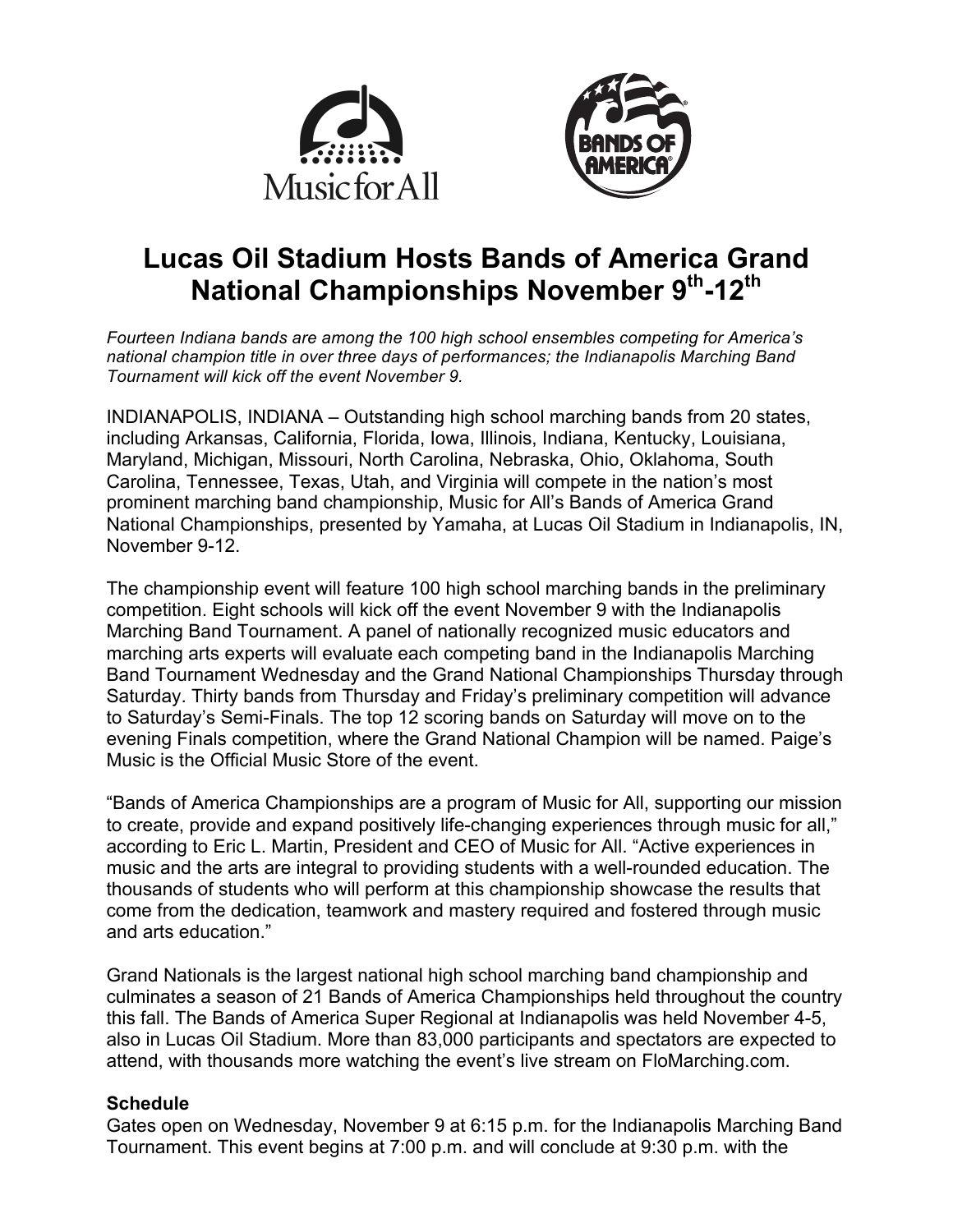awards ceremony. The Grand National Championships preliminary competition begins on Thursday, November 10 at 8:30 a.m. and will conclude at 11:00 p.m. The preliminary competition resumes on Friday Nov. 11 at 7:00 a.m. and concludes at 9:30 p.m. with the awards ceremony. Gates will open for the Semi-Finals competition on Saturday, Nov. 12 at 7:00 a.m. with performances beginning at approximately 8:00 a.m., and will conclude at 4:45 p.m. Gates open for the Finals competition on Saturday, Nov. 12 at 6:30 p.m. with performances beginning at 8:00 p.m. All times are tentative pending the final schedule of performing bands. Current times will be listed at musicforall.org.

### **Fourteen Indiana bands compete in this national competition**

Fourteen Indiana bands, including Avon High School, Ben Davis High School, Carmel High School, Carroll High School, Castle High School, Center Grove High School, Columbus North High School, Franklin Central High School, Homestead High School, Lake Central High School, Lawrence Township, Monrovia High School, Southwestern High School, and Triton Central High School will compete in the Grand National Championships.

## **Indianapolis Marching Band Tournament Nov. 9**

The four-day event begins as eight marching bands perform in the Indianapolis Marching Band Tournament, presented by Yamaha, from 7:00 p.m.- 9:30 p.m. at Lucas Oil Stadium. The marching bands from Arsenal Technical High School, Broad Ripple Magnet High School, Crispus Attucks High School, Emmerich Manual High School, George Washington Community High School, John Marshall Community High School, Northwest Community High School, and Arlington High School and will compete in the Indianapolis Marching Band Tournament.

Spirit judges will award the most spirited, enthusiastic school with the Spirit Award and a \$1,000 scholarship for the school's band program. Tickets are available FREE in advance of the event from any of the bands participating in the Indianapolis Marching Band Tournament or at the Ticket Office during the Wednesday evening event for \$5. The Spirit Award was created to increase awareness in music education programs in Indianapolis schools.

## **Massed-Choir National Anthem**

To commemorate the launch of Music for All's National Choir Festival in 2018, Music for All will host the first massed-choir to perform the National Anthem to open the Finals of the Bands of America Grand National Championships. The massed-choir will be singing the Alfred's Publication version of the Star-Spangled Banner arranged by Russ Robinson, under the direction of Henry Leck, the founder of the Indianapolis Children's Choir and Music for All Educational Consultant. The massed-choir's performance will be live streamed on flomarching.com.

## **Special Events**

Four college bands will perform in exhibition: Marian University Marching Band on Wednesday at the Indianapolis Marching Band Tournament, Ohio University on Friday afternoon, the University of North Alabama Marching Band on Friday evening, and The Ohio State University Marching Band on Saturday afternoon. Marian University Marching Band will be performing the National Anthem on Wednesday evening at the Indianapolis Marching Band Tournament.

Friday evening's festivities will include the presentation of the Patrick John Hughes Parent/Booster Award, a national award honoring an outstanding band parent and